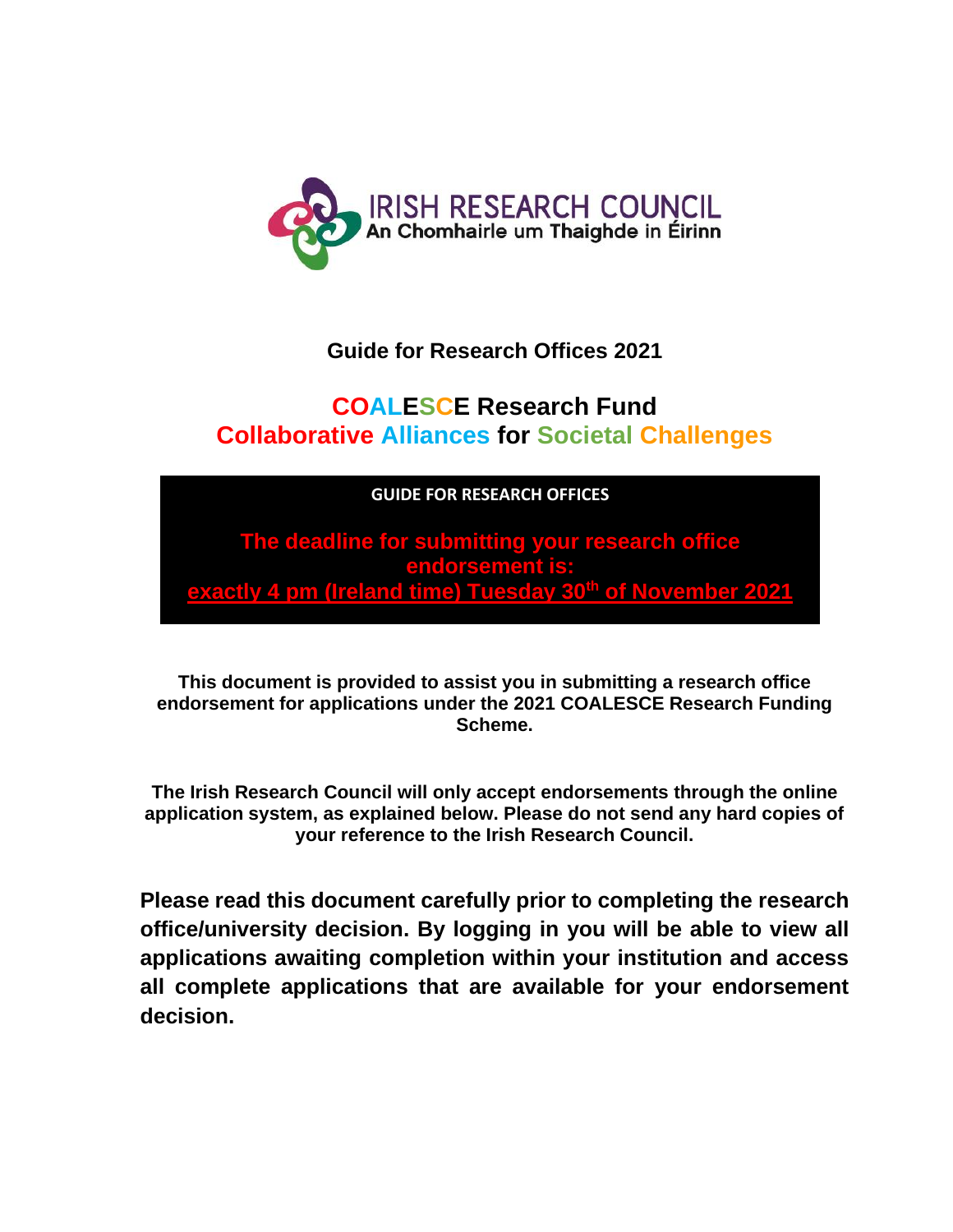#### **Logging on to the system**

Please note that the online system can only be successfully accessed and supported through the following browsers: Internet Explorer (version 11 and higher), Firefox (2 most recent versions), Google Chrome (2 most recent versions) or Safari (2 most recent versions).

Ensure that the email address [ircapps@research.ie](mailto:ircapps@research.ie) is on your 'safe senders' list. You may need to check with your IT department to ensure there's no issue with your organisation's internal firewall.

When you were initially registered as a Research Officer, you should have received an email containing your user name (your email address) and password, and a link to the login page: [https://irishresearch.smartsimple.ie/s\\_Login.jsp](https://irishresearch.smartsimple.ie/s_Login.jsp) 

If you have mislaid your password or the email with the password, then enter the above URL and click on the 'Forgot password?' link. A system-generated password will be forwarded to your email address.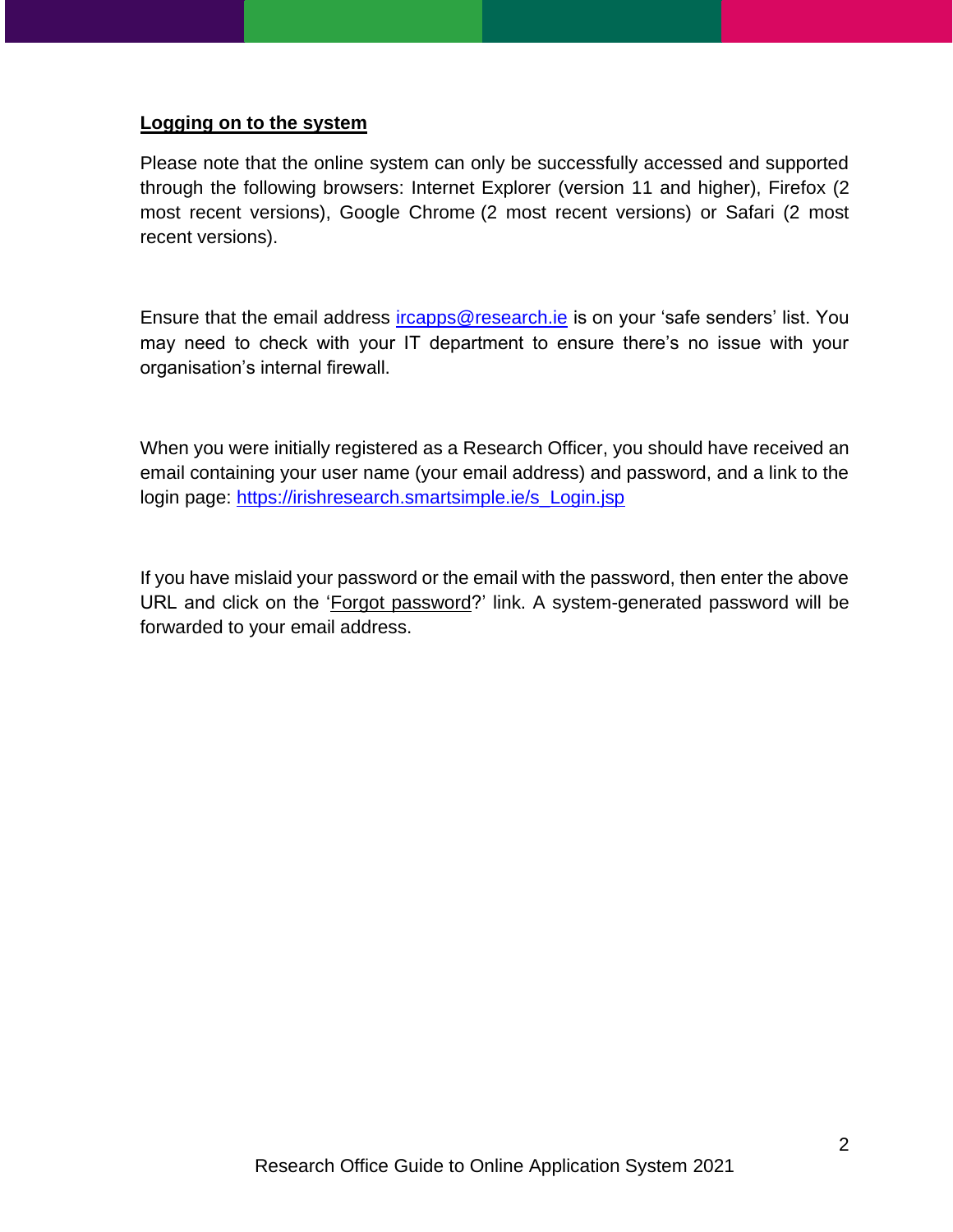When you log in to the system, the following screen will be displayed:

| <b>Notice</b>                                                                                                                                                                 |                                                                                                                                                                                                |                                                                    |                                          |                                                                                                                                                                                                                                |  |
|-------------------------------------------------------------------------------------------------------------------------------------------------------------------------------|------------------------------------------------------------------------------------------------------------------------------------------------------------------------------------------------|--------------------------------------------------------------------|------------------------------------------|--------------------------------------------------------------------------------------------------------------------------------------------------------------------------------------------------------------------------------|--|
|                                                                                                                                                                               | and eligibility criteria and contact the Research Office in your Host Institution with queries.                                                                                                |                                                                    |                                          | Welcome to the Irish Research Council's online system which enables you to apply for competitive funding and to manage your awards. Please read the relevant funding pages on our website for further details relating to appl |  |
| A quick quide to your portal can be downloaded by clicking on this link.                                                                                                      |                                                                                                                                                                                                |                                                                    |                                          |                                                                                                                                                                                                                                |  |
| We are updating our system so you may notice changes. To report potential errors or concerns you may have relating to the online system only, please email system@research.ie |                                                                                                                                                                                                |                                                                    |                                          |                                                                                                                                                                                                                                |  |
|                                                                                                                                                                               | Please note that if a deadline has passed, the system will not accept forms. Due to the high volume of applications and in the interest of fairness, exceptions to deadlines will not be made. |                                                                    |                                          |                                                                                                                                                                                                                                |  |
|                                                                                                                                                                               |                                                                                                                                                                                                |                                                                    |                                          |                                                                                                                                                                                                                                |  |
| <b>Shortcuts</b>                                                                                                                                                              |                                                                                                                                                                                                |                                                                    |                                          |                                                                                                                                                                                                                                |  |
| <b>Administration</b>                                                                                                                                                         |                                                                                                                                                                                                |                                                                    |                                          |                                                                                                                                                                                                                                |  |
| <b>Registered supervisors</b>                                                                                                                                                 | <b>Registered mentors</b>                                                                                                                                                                      | <b>Submitted IRCLA Applications</b>                                | <b>Register supervisor</b>               | SĦ<br><b>Register mentor</b>                                                                                                                                                                                                   |  |
| View all registered supervisors at Test<br><b>University</b>                                                                                                                  | View all registered mentors at Test<br><b>University</b>                                                                                                                                       |                                                                    | Register a supervisor at Test University | Register a mentor at Test University                                                                                                                                                                                           |  |
| <b>Open calls</b>                                                                                                                                                             |                                                                                                                                                                                                |                                                                    |                                          |                                                                                                                                                                                                                                |  |
| <b>View draft applications</b>                                                                                                                                                | <b>COALESCE Applications ready for</b><br>review                                                                                                                                               | <b>Reviewed applications</b>                                       |                                          |                                                                                                                                                                                                                                |  |
| View applications in draft status at Test<br><b>University</b>                                                                                                                | View applications ready for review and<br>endorsement at Test University                                                                                                                       | View applications previously reviewed by<br><b>Test University</b> |                                          |                                                                                                                                                                                                                                |  |
|                                                                                                                                                                               |                                                                                                                                                                                                |                                                                    |                                          |                                                                                                                                                                                                                                |  |

#### **Viewing Draft Application Information**

In order to view the content and other relevant details of all draft applications please click on the 'COALESCE Applications ready for review' icon on the home page.

| COALESCE Applications ready<br>for review                                |  |
|--------------------------------------------------------------------------|--|
| View applications ready for review and<br>endorsement at Test University |  |

You will then be presented with the 'Projects Awaiting Research Office Decision' screen below.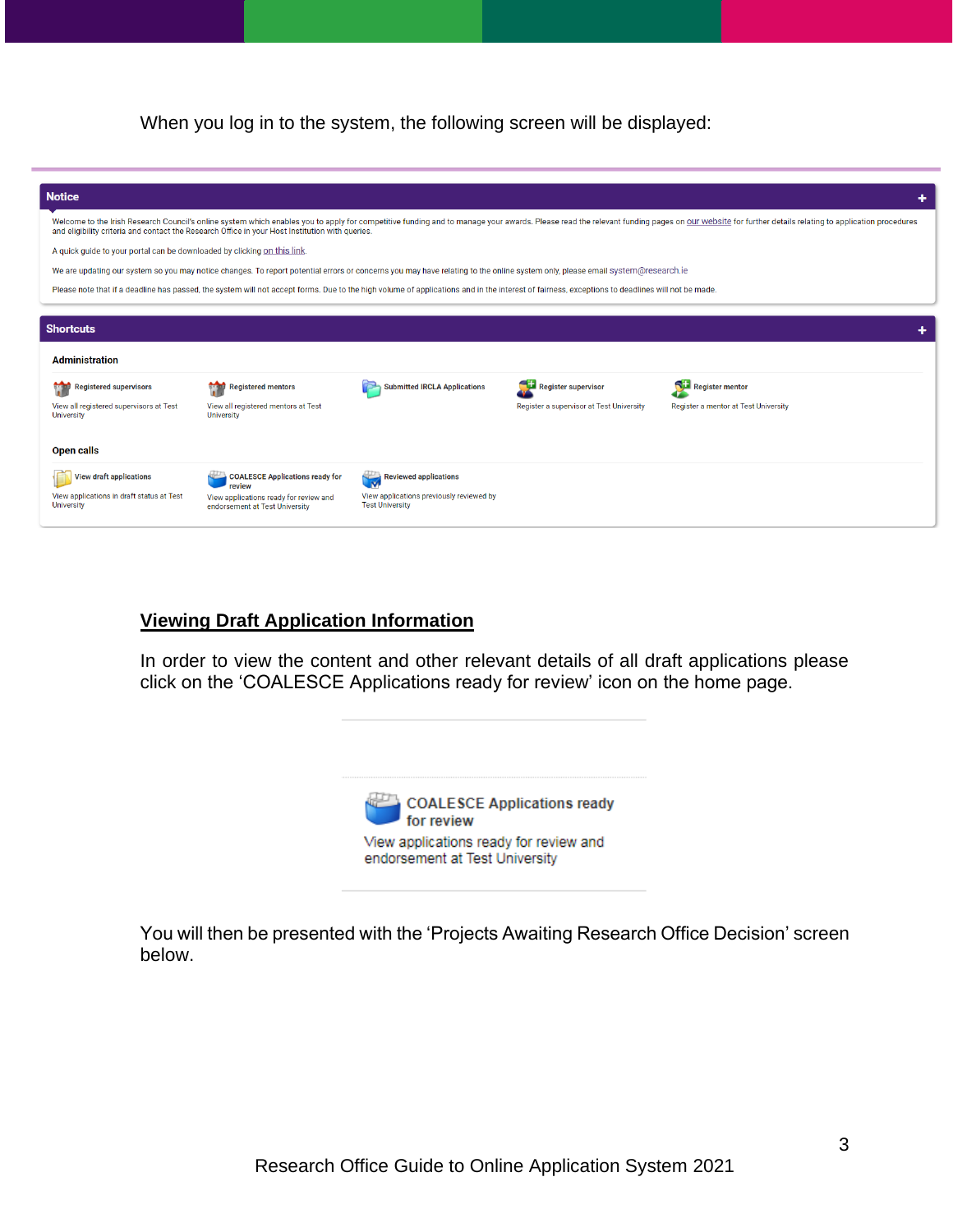|                                                          |                                 | <b>Projects Awaiting Research Office Decision (1)</b> |                   |  |
|----------------------------------------------------------|---------------------------------|-------------------------------------------------------|-------------------|--|
|                                                          |                                 |                                                       |                   |  |
| <b>Submit Research Office Decision:</b><br>Project Type: | Research for Policy and Society | Project ID:                                           | COALESCE/2022/133 |  |
| Applicant:                                               | <b>Fake Applicant2</b>          | Supervisor/Mentor:                                    |                   |  |
| Title:                                                   | Test                            |                                                       | Print (PDF)       |  |

The Applications Awaiting Research Office Endorsement screen should provide you with the following information:

- Project Type: note this is 'Research for Policy and Society' and not COALESCE.
- Applicant name
- Project title
- Project ID
- The candidate's application form in PDF
- The 'Open Endorsement Form' button

| <b>Submit Research Office Decision:</b> | Project type                    |                                               | <b>Project ID</b>     |  |
|-----------------------------------------|---------------------------------|-----------------------------------------------|-----------------------|--|
| Project Type:                           | Research for Policy and Society | Project ID:                                   | COALESCE/2022/133     |  |
| Applicant:                              | <b>Fake Applicant2</b>          | Supervisor/Mentor:                            |                       |  |
| <b>Project title</b>                    | Test                            |                                               | Print (PDF)           |  |
|                                         |                                 |                                               |                       |  |
| Title:                                  |                                 | View application form<br>Open endorsment form | Open Endorsement Form |  |

#### **Submitting a Research Office Endorsement Decision**

Click on the 'COALESCE Applications ready for review' icon on the home page to view all applications ready for host endorsement. Please note applications will only appear after an application has been submitted.

Click on 'Print (PDF)' in order to view the application.

Click on 'Open Endorsement Form' in order to submit the institutional endorsement. Questions will appear in a box below. The Research Officer should answer both of these questions to endorse or to reject an application.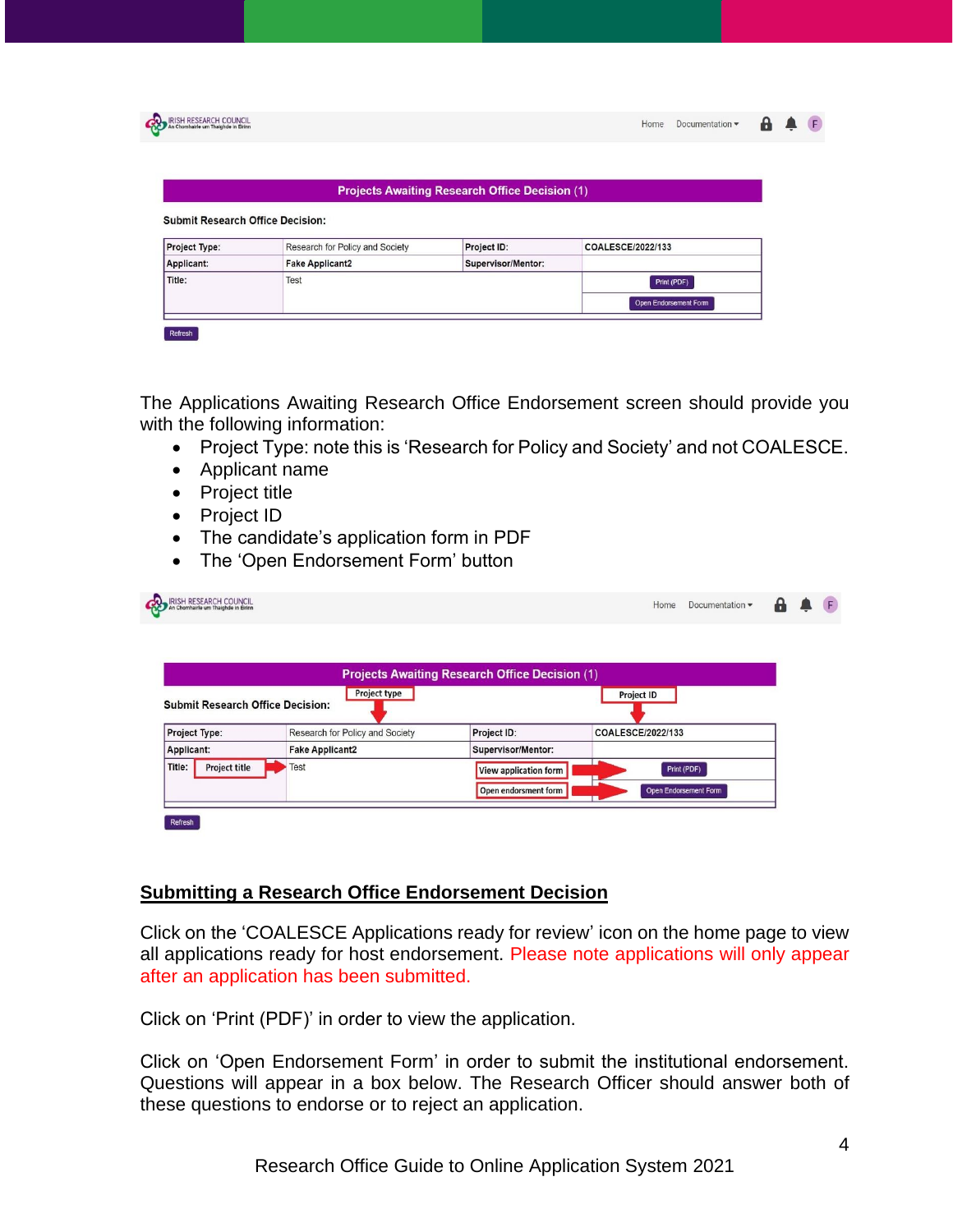| <b>Project Type:</b>                                            | Research for Policy and Society                                                                                     | Project ID:               | <b>COALESCE/2022/133</b>      |  |  |
|-----------------------------------------------------------------|---------------------------------------------------------------------------------------------------------------------|---------------------------|-------------------------------|--|--|
| <b>Applicant:</b>                                               | <b>Fake Applicant2</b>                                                                                              | <b>Supervisor/Mentor:</b> |                               |  |  |
| <b>Title:</b>                                                   | <b>Test</b>                                                                                                         |                           | Print (PDF)                   |  |  |
|                                                                 |                                                                                                                     |                           | <b>Close Endorsement Form</b> |  |  |
| Decision:<br>$\check{ }$                                        | * Do you support this candidate's application to carry out research at your institution? [<br><b>Endorse/Reject</b> | Yes/No<br>$\checkmark$    |                               |  |  |
| * - Mandatory fields<br><b>Submit</b><br><b>Submit Decision</b> |                                                                                                                     |                           |                               |  |  |

Should you endorse the application, you will receive an automatic email confirmation. Should you reject the application, you will be asked to provide a reason for rejection as per the screenshot below before you can 'Submit Decision'.

You can submit your application by clicking the 'Submit Decision' button at the end of the page:

| Applicant:<br><b>Fake Applicant2</b><br><b>Supervisor/Mentor:</b><br>Title:<br><b>Test</b><br>Print (PDF)<br><b>Close Endorsement Form</b><br>* Do you support this candidate's application to carry out research at your institution?<br>* Decision: Reject v<br>* Reason for Rejection:<br>Reasons for rejection are x, y and z.<br>Provide reason for rejecting the application here<br>* - Mandatory fields<br><b>Submit Decision</b> | <b>Project Type:</b> | Research for Policy and Society | Project ID: | COALESCE/2022/133 |
|-------------------------------------------------------------------------------------------------------------------------------------------------------------------------------------------------------------------------------------------------------------------------------------------------------------------------------------------------------------------------------------------------------------------------------------------|----------------------|---------------------------------|-------------|-------------------|
|                                                                                                                                                                                                                                                                                                                                                                                                                                           |                      |                                 |             |                   |
|                                                                                                                                                                                                                                                                                                                                                                                                                                           |                      |                                 |             |                   |
|                                                                                                                                                                                                                                                                                                                                                                                                                                           |                      |                                 |             |                   |
|                                                                                                                                                                                                                                                                                                                                                                                                                                           |                      |                                 |             |                   |

#### **Effects of Submitting the Research Office Endorsement**

- The research office endorsement will be 'locked' and further edits will no longer be possible.
- You will receive an email confirming receipt of your decision.
- You can view the institutional decision status by clicking on the **'**Reviewed Applications' icon on the 'Home' screen.



Click here to view applications already reviewed/endorsed to date